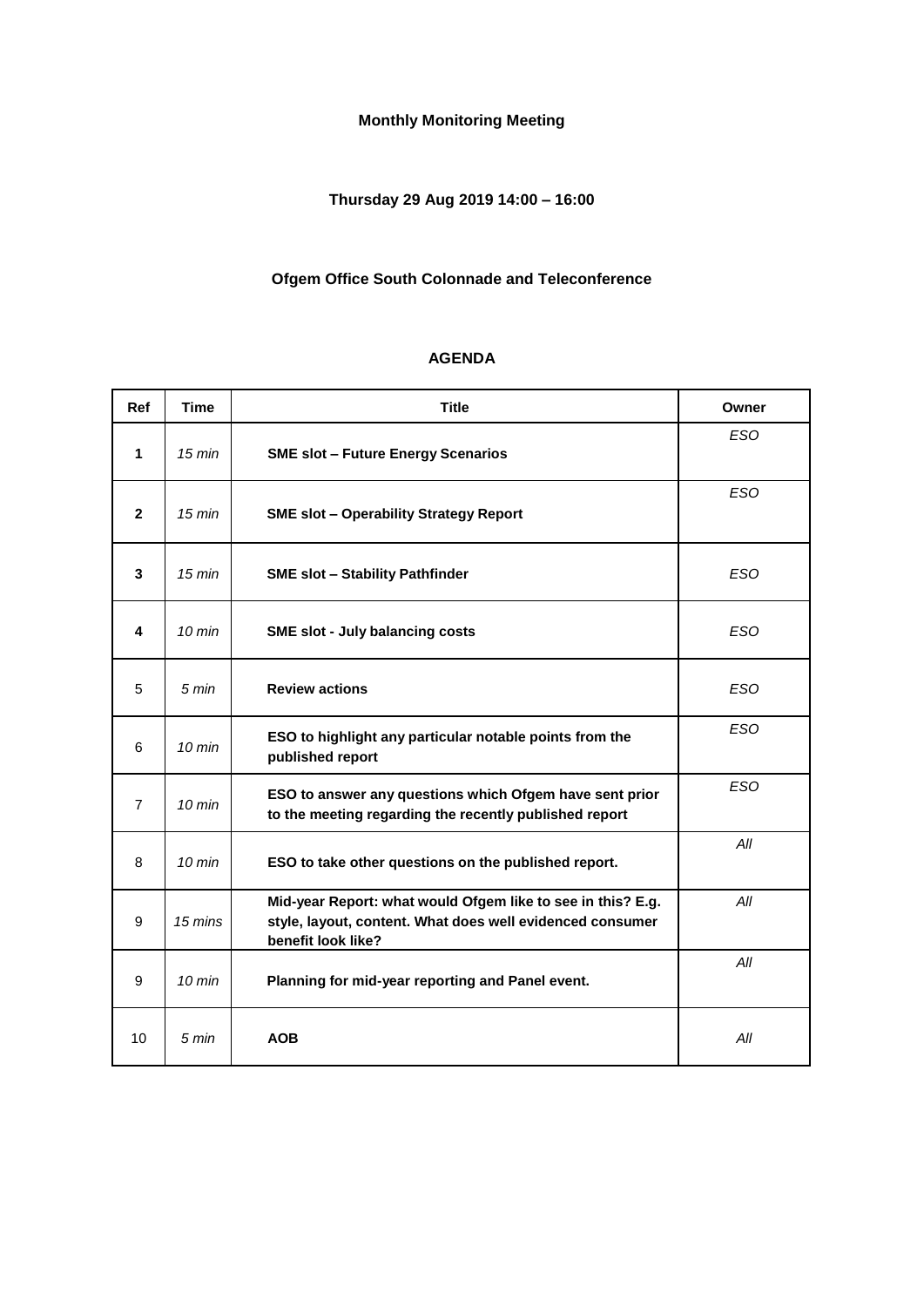#### **Meeting record**

#### **Monthly Monitoring Meeting**

**Date: 29 Aug 2019**

**Time: 14:00 – 16:00**

**Venue/format: Ofgem Offices London**

**Teleconference**

#### *ACTIONS*

| <b>Meeting</b><br>No. | <b>Action</b><br>No. | Date<br><b>Raised</b> | Target<br><b>Date</b>    | Resp. | <b>Description</b>                                                  | <b>Status</b> |
|-----------------------|----------------------|-----------------------|--------------------------|-------|---------------------------------------------------------------------|---------------|
| 16                    | 38                   | 29th Aug              | 15 <sup>th</sup><br>Sept | Ofgem | Arrange a meeting to further<br>discuss Mid Year Report<br>content. | Open          |
| 16                    | 39                   | 29 <sup>th</sup> Aug  | 15 <sup>th</sup><br>Sept | Ofgem | Confirm the date of the<br>November Panel event.                    | Open          |

#### **MAIN ITEMS OF INTEREST**

### **1. SME slot – Future Energy Scenarios (FES)**

The ESO presenter gave an overview of the four credible energy pathways presented in FES 2019. Two scenarios achieve an 80% reduction in greenhouse gas emissions by 2050 (compared with 1990 levels), the previous UK emissions reduction target before the introduction of new net zero legislation in June 2019. The ESO has kept the scenarios framework the same as 2018 in response to stakeholder feedback. In response to political discussions, the ESO had already decided to produce a net zero sensitivity for the 2019 document – some exploratory modelling looking at how net zero carbon emissions could be achieved by 2050. After the Government's announcement on new legislation just before FES 2019 went to print, this received a lot of attention.

Key themes in FES are: net zero is achievable; decarbonisation of heat; EV (electric vehicles) enabling renewables; whole-system digitalisation.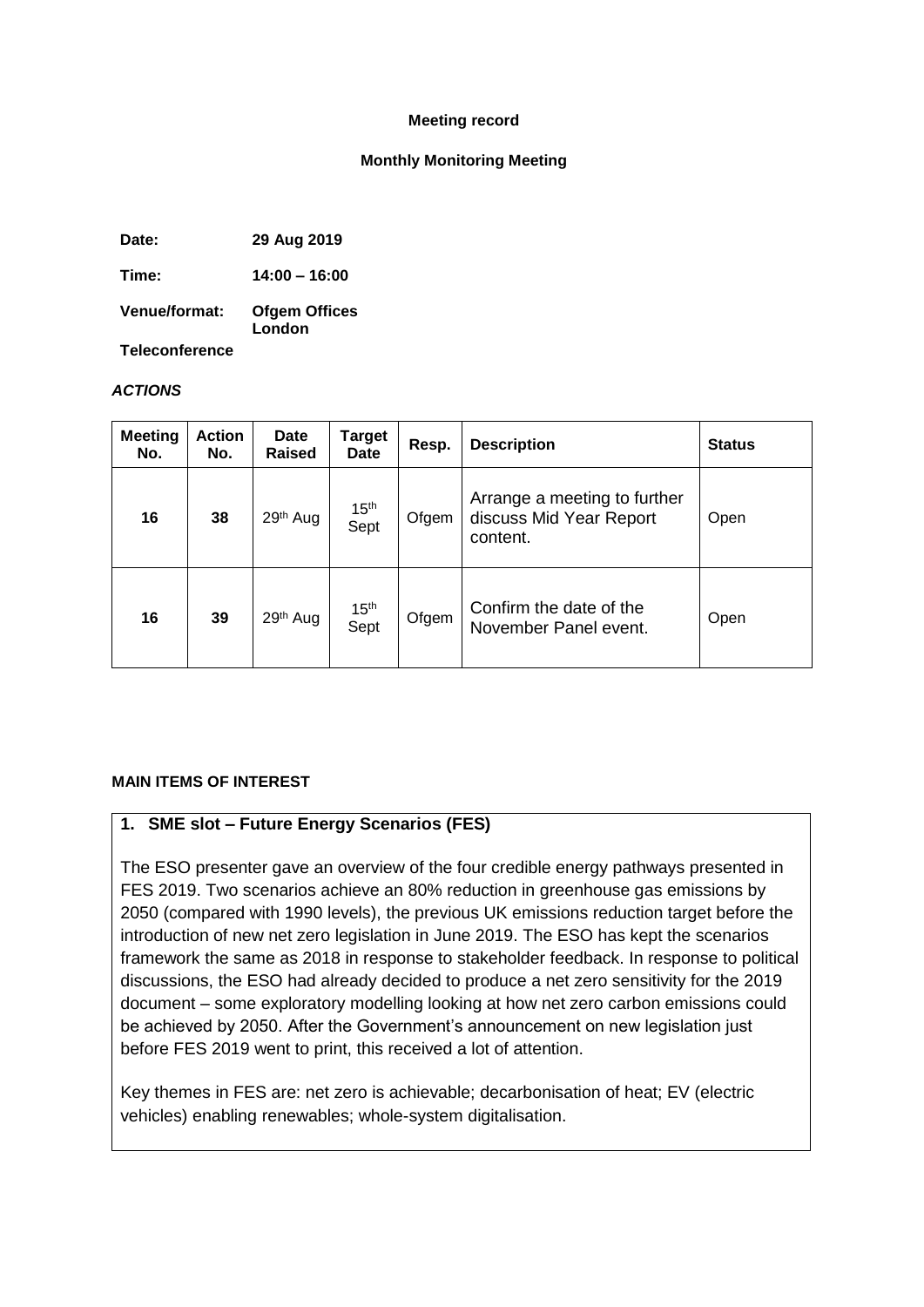The ESO is taking additional approaches to stakeholder interaction, with new videos and more stakeholder interactions and articles on platforms such as LinkedIn.

The ESO hosted 2 events to launch the FES this year: a breakfast briefing on key messages, then 1 week later an analyst event, to pitch the data and messages at the different levels of audience knowledge and needs. This worked well and got good feedback.

The ESO noted how FES contributes to each of the four ESO roles.

Question from Ofgem: "What was the feedback from the wide audience range, and how do you collect the feedback and stakeholder involvement in the process?" ESO replied: "We do a written call for evidence in the autumn, and may run some further engagement events. We also hold a lot of bi-laterals with trade associations etc., to validate what we are doing. We also produce a number of documents in addition to the main FES document to ensure the content is accessible for a broad audience, for example: 'FES in 5 mins' (a concise summary publication), and a 'modelling assumptions' document to meet the needs of various levels of stakeholder knowledge. We have received feedback that this tailored approach is really useful, and in particular received good feedback on the 2 separate events held this year.

### **2. SME slot – Operability Strategy Report**

The ESO presenter noted that many factors interact to impact system operation and make it more difficult as time progresses.

The ESO noted the many strands of work are being done to meet the challenges. The Operability Strategy Report pulls all these strands together to give stakeholders one place to find information, and pointers to the more detailed information.

The ESO stated "The initial report was in Nov 2018.We found that a lot of people had not read the report. We are now trying to increase awareness of this report, and in June 2019 did an update and made it more useful to stakeholders: what are the challenges, what are we doing about them, where to find further info.

Our approach seems to be working, as there was more coverage of the report in the industry press, and more awareness of it."

The ESO said the next update is planned for Nov 2019, and is starting the work on this. The ESO welcomes suggestions for shaping this report.

Ofgem said this report is very much welcome, as stakeholders tell them they get confused by the suites of documents the ESO produces. Ofgem asked if there are there any plans to increase the awareness of the report, and that stakeholders say the website is confusing. The ESO replied that they agree awareness needs to be increased and it is a standing item on ENCC visits and at the Operational Forum, and they include it when invited to events as speakers. The ESO said they also use social media such as linkedin to promote it, and are open to further suggestions. Ofgem suggested that ESO could perhaps do a daily update communication like Ofgem's.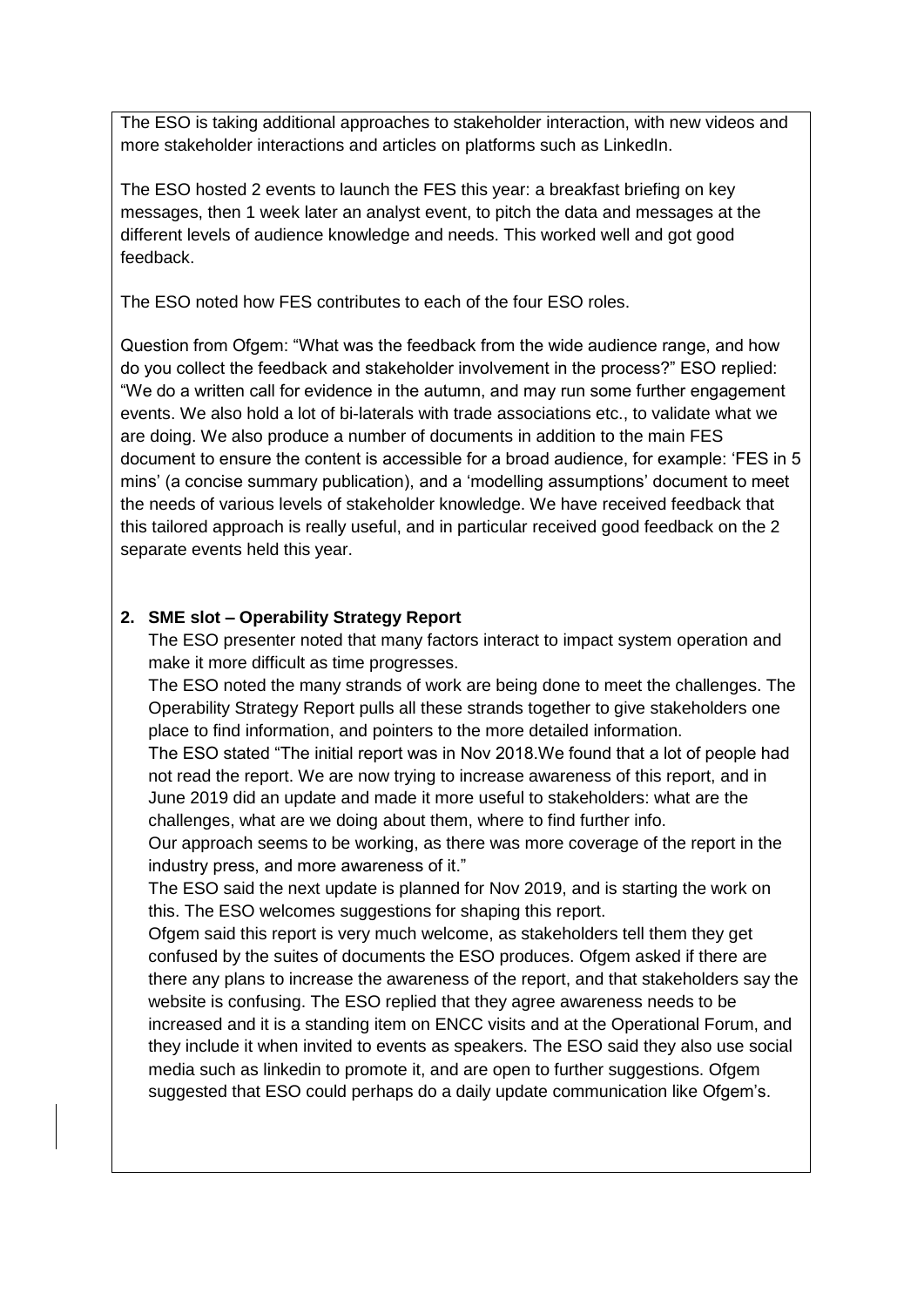### **3. SME slot – Stability Pathfinder**

The ESO presenter gave an overview of why they are doing this pathfinder. The ESO has been highlighting that synchronous generation is decreasing, and will continue to do so in the future. The Pathfinder will look at the challenges arising from this, and how to address them. The first step is a Request For Information (RFI) to engage with the market to share understanding and collect information. This will help the ESO to enable low-carbon operation in the future. The ESO published an RFI in July and did a webinar in August. The ESO has an updated Q&A on its website, answering over 100 questions. 180 stakeholders signed up for the first webinar, industry is very interested in this topic

Ofgem asked how the RFI works, if industry can offer solutions. The ESO replied that they ask potential providers a set of questions about costs and technology readiness, as well as asking for free-form input.

The ESO explained in the RFI what it is looking for in different areas of GB. For example, they have done a detailed analysis of needs in Scotland and intend to tender in the near term for services/solutions in this area. Ofgem asked how did the ESO decide what areas to look at, the ESO replied that they do detailed network analysis and studies with different wind and fault case scenarios, and the sites in the RFI are where there is most need as determined from the system studies. Ofgem asked how sync-comps fit into this, the ESO replied that they provide the technical performance criteria and the solution needs to satisfy these, so as long as the technology can meet these, they are open to any technology.

Ofgem asked about the next steps over the next six months, the ESO replied that in the next phase (RFI feedback publication) they will share next steps with stakeholders.

### **4. July Balancing costs**

The ESO gave commentary on £69.4m outturn costs vs. The metric benchmark of £85m.

Key points: WHVDC link came back to service early June, and as such helped alleviate constraint costs.

There was also significant reduction in RoCoF costs, as the trigger levels were higher in July than in June. The higher trigger levels also resulted in in fewer actions being taken on interconnectors and BMUs.

### **5. Review actions**

Both closed, satisfied by guest presentations.

# **6. ESO to highlight any particular notable points from the published report**

Balancing costs were covered by ESO presentation.

Energy forecasting is on target.

Wind forecasting is on target, due to steady wind conditions and new weather stations being added to systems closer to wind farms.

ESO has continued to hold ENCC visits which are well received.

BSUoS forecast just missed its target by 0.1 %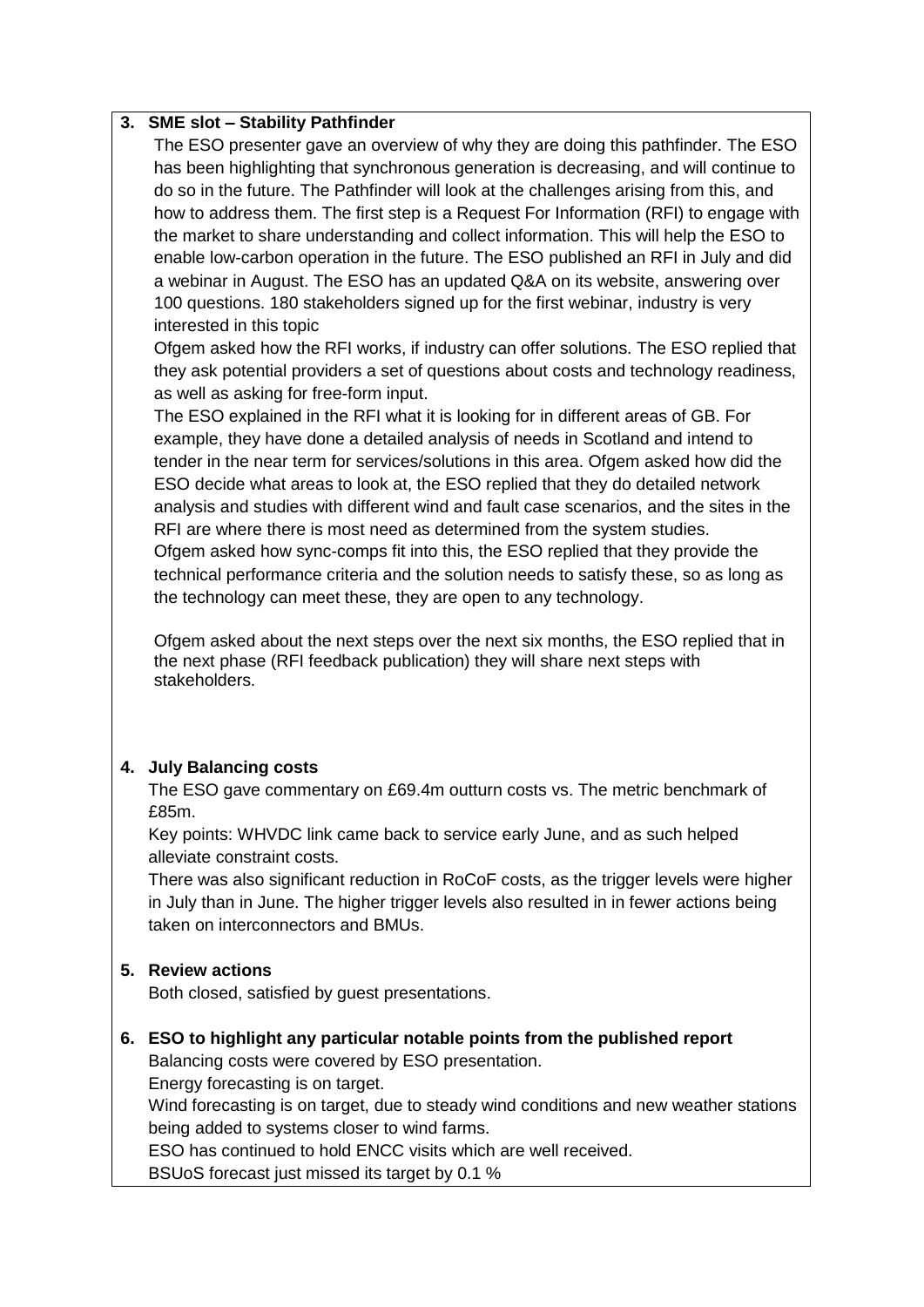System access management on target.

Connections agreement management on target, right first-time connections below target which we will learn from.

Ofgem asked if the Ops forum could be held in London to increase attendance potentially. Also Ofgem asked if more senior ESO people could be present: Ofgem heard this feedback at the Ops Forum they recently attended. The ESO said they would feed this back to the organisers, and that they were keen on using their new independent ESO building headquarters at Faraday House in Warwick to host events.

# **7. ESO to answer any questions which Ofgem have sent prior to the meeting regarding the recently published report**

The ESO responded directly to Ofgem prior to the meeting.

**8. ESO to take other questions on the published report.** Ofgem asked about is the next CACoP survey, and the ESO said it was being managed by the relevant part of Ofgem.

# **9. Mid-year Report: what would Ofgem like to see in this? E.g. style, layout, content. What does well evidenced consumer benefit look like?**

Ofgem said they found the EOYR (end of year report) structure helpful, as was the FP (Forward Plan), and the clear layout of deliverables to track progress against. Ofgem want to be able to track the deliverables from the FP in the reporting. Ofgem said to understand what they want from Consumer Benefit reporting, refer to the ESORI doc. Ofgem want the ESO to show that they have looked at different options of what they could work on and have chosen the one which maximises consumer benefit. In ESO case studies, Ofgem want to see the assumptions made for calculations, and what else is a factor in what might impact the benefit delivered. Ofgem want the ESO to justify any percentages it has used to demonstrate its contribution to a bigger/wider delivery of saving, and the ESO needs to explain this. Ofgem said it is helpful to associate specific deliverables and metrics to consumer benefit. The ESO could pick out a number of deliverables across their roles to show consumer benefit delivery. They could also highlight how the deliverables and benefit link to long term strategy, e.g. the transition to low carbon. The ESO could use a golden thread approach to link everything together. Ofgem found consumer benefits maps (used in EOYR) helpful, the ESO could show the linkages in these maps – using the diagrams to link to narrative text.

The ESO asked are there good/bad examples of published consumer benefit cases? Ofgem replied: "The FFR example was good with the HHI chart – can this be applied to other ancillary services, and what else could have driven down the prices?" Ofgem are keen to see detail in the case studies, however some Panel members may want higher level information. Ofgem said it would be useful to have one or two detailed studies per role.

Ofgem said the ESO doesn't always have to focus on all the evaluation criteria in all examples, it should focus on what is most relevant, e.g. if the deliverable is all to do with future benefit the it is OK to focus on that aspect of performance measurement.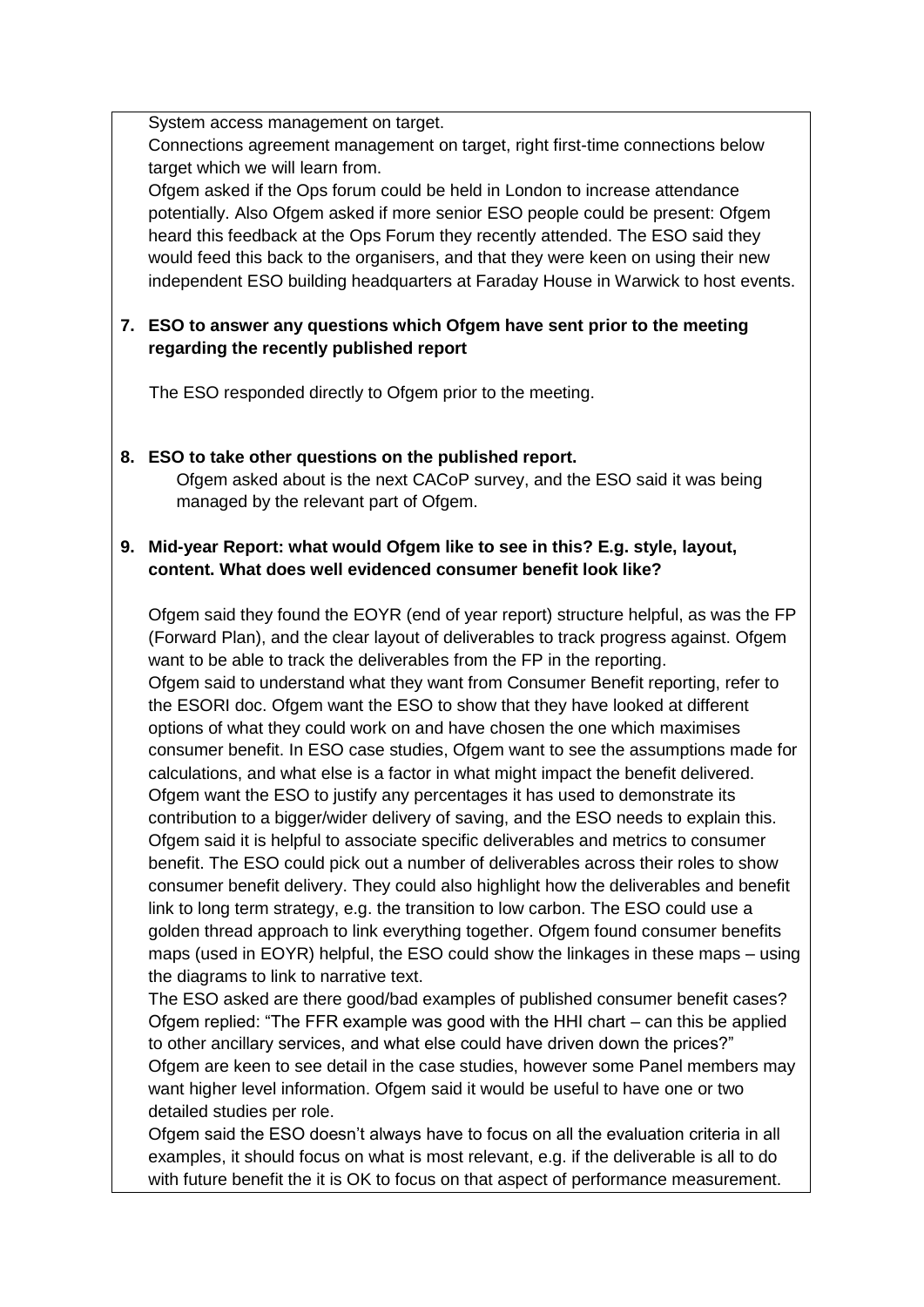Ofgem said the ESO needs to justify robustly any counterfactuals used. The ESO asked, with respect to statements in the RIIO2 incentives consultation where Ofgem have made their learnings and requirements clear, what scope is there to understand where the current incentives scheme could move to next year to weight different stakeholder input. Ofgem said that the Panel are aware of negative bias potential in stakeholder evidence. Ofgem said that they also take evidence from bilaterals during the year from stakeholders in addition to the calls for evidence. Ofgem said that ESO needs to fully evidence what it has done, or could have done, in response to the stakeholder feedback. The ESO stated that it was important to get feedback at mid-year point, so it could course-correct on its plan as appropriate and/or necessary.

## **10. Planning for mid-year reporting and Panel event.**

The ESO asked can we pin down a day w/c 11th Nov for the mid-year Panel event. Ofgem said that 13th is most likely, the ESO asked for confirmation as soon as it is known in order to plan people's availability. Ofgem said event would be in the Westminster area.

Ofgem said they will do a call for evidence before the MYR is published, the ESO suggested overlap with the publication date may be useful. The ESO requested advance notice of when this call for evidence would take place.

# **11. AOB**

The ESO asked is there a RIIO2 incentives workshop next week? Ofgem replied that this would not take place, as it would now be too rushed. Ofgem will do a workshop in the future- the ESO Incentives Manager will attend on behalf of ESO.

Ofgem said it may be worth having a separate meeting on what may be useful to include in the mid-year-report. Ofgem and ESO are to arrange a date in next few weeks, to take input from other Ofgem management meetings and convey this to a working level. Ofgem are to contact the ESO incentives Manager to arrange a suitable date.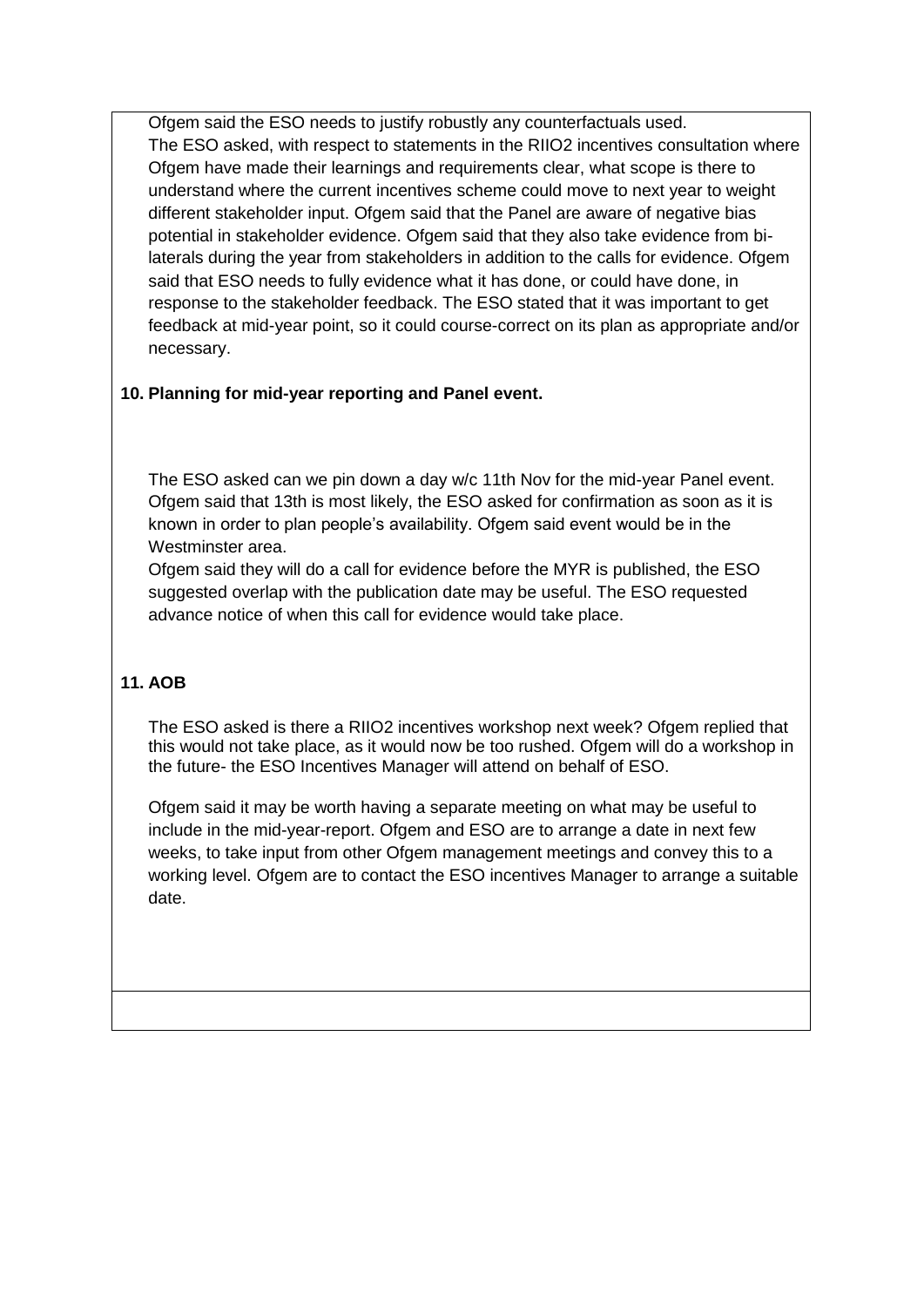### **Appendix 1 – Timetable**

- **1. Annual Requirements**
- **Monthly** 
	- 15<sup>th</sup> working day of M+1 keeps cost basis historic
	- $\blacksquare$  Meeting 20<sup>th</sup> working day of M+1
- **Quarterly** 
	- 15<sup>th</sup> working day of M+1 following Q end (Jul, Oct, Jan)
- Half Year Report
	- 15<sup>th</sup> working day in October (M+1 after half year completed)
- Year End- Ofgem's Proposal
	- 7<sup>th</sup> May -consultation & draft licence (5 wks after year end)

| 2018 | 2018 | 2018 | $ 2018\rangle$ | 2018 | $ 2018\rangle$ | $ 2018\rangle$ | 2018 | 2018       | $ 2019\rangle$ | $ 2019\rangle$ | $ 2019\rangle$ | $\sqrt{2019}$ | $ 2019\rangle$ |
|------|------|------|----------------|------|----------------|----------------|------|------------|----------------|----------------|----------------|---------------|----------------|
| Apr  | May  | Jun  | Jul            | Aug  | Sep            | Oct            | Nov  | <b>Dec</b> | Jan            | Feb            | Mar            | Apr           | May            |
|      | M    | M    | M              | M    | M              | M              | M    | M          | M              | M              | M              | M             |                |
|      |      |      | Q              |      |                |                |      |            | Q              |                |                |               |                |
|      |      |      |                |      |                | $1/2$ $YR$     |      |            |                |                |                |               | <b>FYR</b>     |

### **2. Monthly requirements**

| Date                              | <b>Action</b>             | Owner      | <b>Note</b> |
|-----------------------------------|---------------------------|------------|-------------|
| 15 <sup>th</sup> Working Day      | Monthly report submission | <b>ESO</b> |             |
|                                   | date                      |            |             |
| No later than 5                   | Provide the Chair with    | <b>ESO</b> |             |
| <b>Working Days before</b>        | meeting papers            |            |             |
| meeting                           |                           |            |             |
| 20 <sup>th</sup> Working Day      | <b>Monthly Monitoring</b> | Technical  |             |
|                                   | Meetina                   | Secretary  |             |
| 25th Working Day                  | Minutes from meeting      | <b>ESO</b> |             |
|                                   | submitted                 |            |             |
| End of Month                      | Chair to approve minutes  | Chair      |             |
|                                   | from meeting              |            |             |
| 2 <sup>nd</sup> Working Day after | Publication of meeting    | Technical  |             |
| approval of the                   | minutes                   | Secretary  |             |
| minutes                           |                           |            |             |

#### **3. 2019-2020 Reporting & Meeting Dates**

| <b>Month</b> | <b>Report Published</b> | <b>Ofgem Meeting</b>  | <b>Report Type</b> |  |
|--------------|-------------------------|-----------------------|--------------------|--|
|              | (15 <sup>th</sup> WD)   | (20 <sup>th</sup> WD) |                    |  |
| May          | 22/05/2019              | 30/05/2019            |                    |  |
| June         | 21/06/2019              | 28/06/2019            |                    |  |
| July         | 19/07/2019              | 26/07/2019            | Q1 Report          |  |
| August       | 21/08/2019              | 29/08/2019            |                    |  |
| September    | 20/09/2019              | 27/09/2019            |                    |  |
| October      | 21/10/2019              | 28/10/2019            | Half Year Report   |  |
| November     | 21/11/2019              | 28/11/2019            |                    |  |
| December     | 20/12/2019              | 31/12/2019            |                    |  |